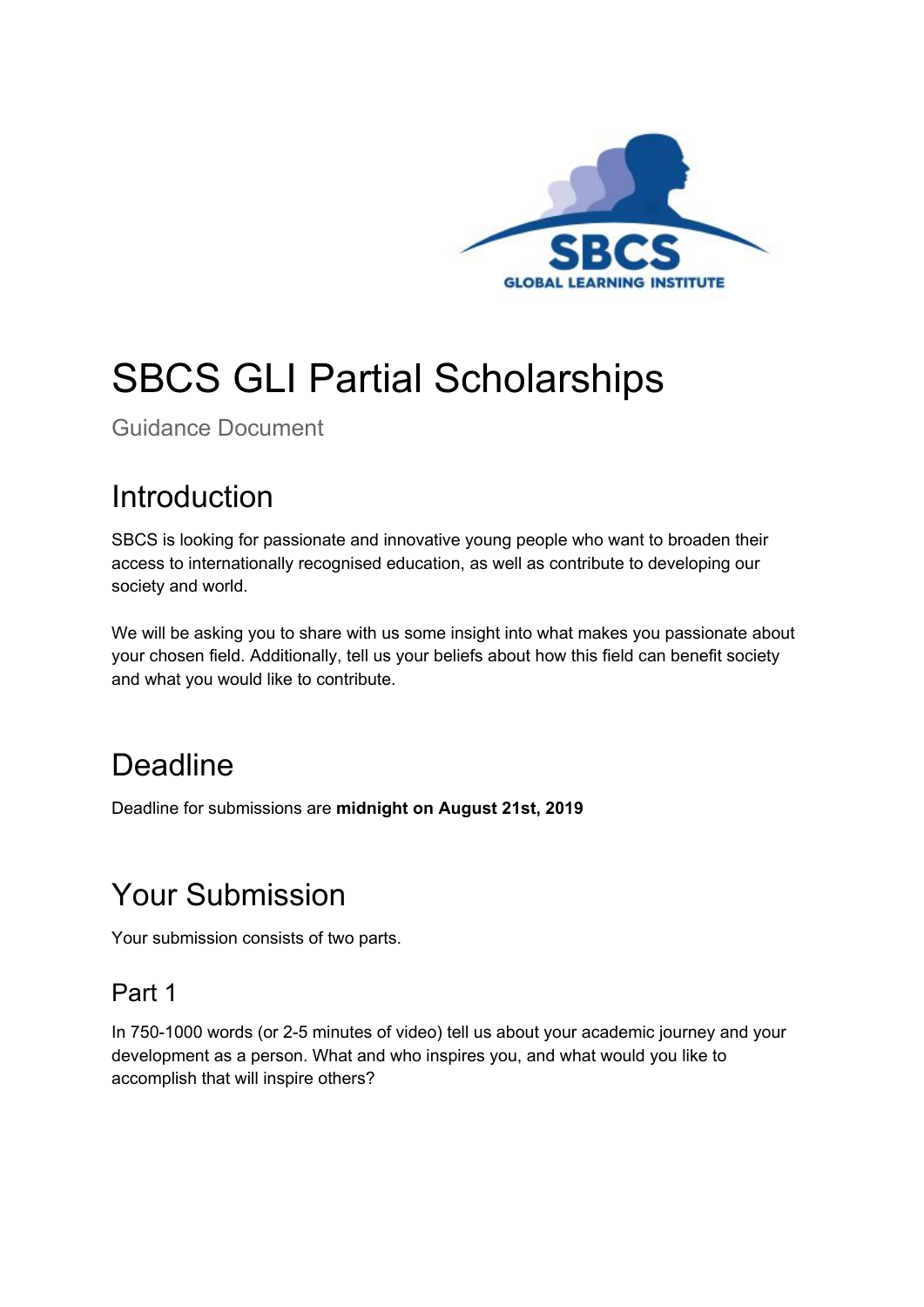### Part 2

Pick any topic in your field and discuss its importance to the world. How do you see its impact in the future? Are there any issues you think we should be cautious about, or opportunities we should try to seize upon? If you wish to include samples of your own work and additionally upload it feel free to do so.When including additional documents (images, samples of your work, designs, source code etc.) combine them in a zip file and also upload that file.

Below are some suggested topics for the various fields but you need not restrict yourself to any of these. Be creative and share your passion with us. Again you can write an essay in 750-1000 words or make a 2-5 minute video.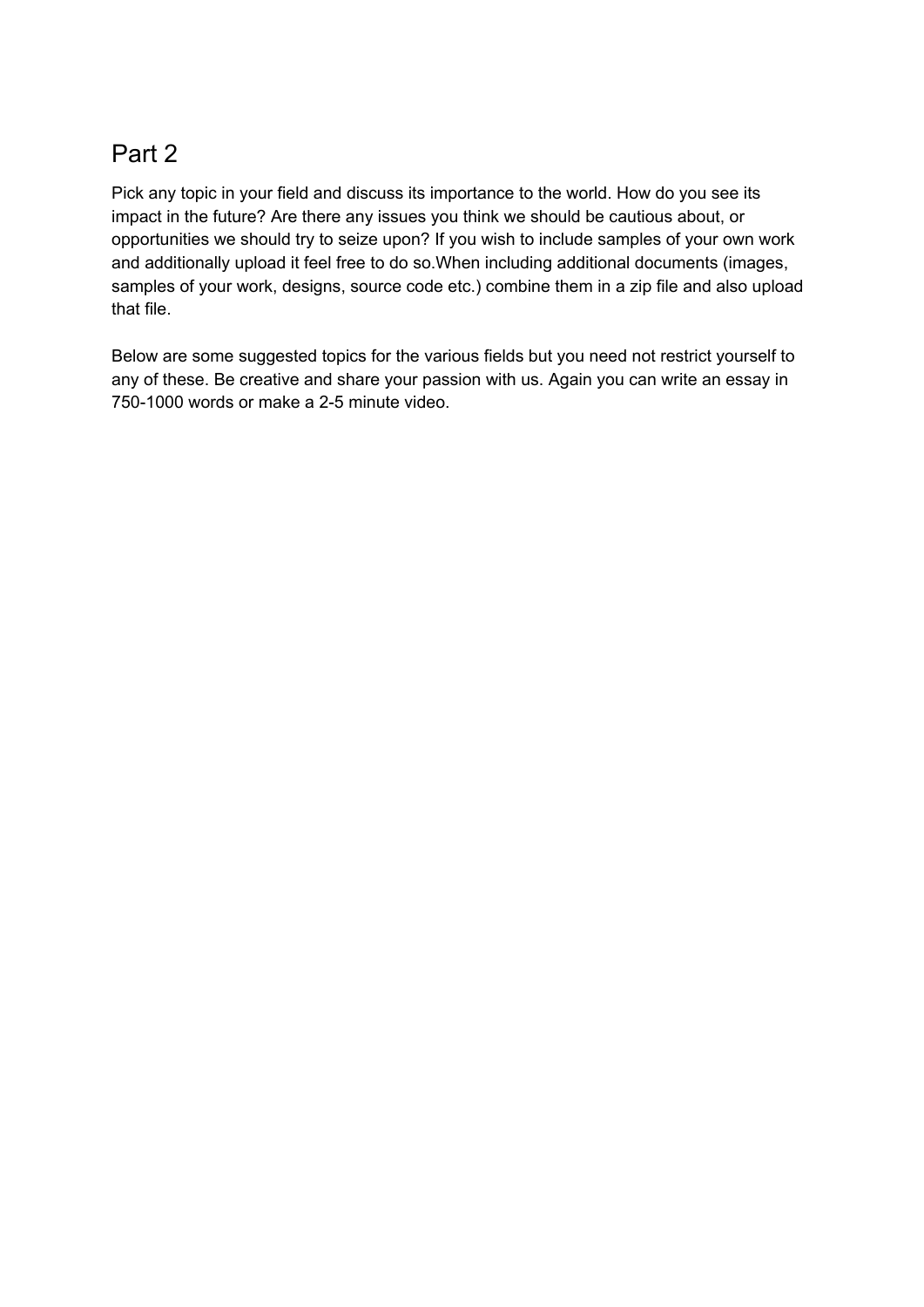| <b>Business</b>                                                                                                                                                          | Computing                                                                                                        | Engineering                                                                                           | Media &<br>Graphics                                                                                | Accounting                                                                                                                          |
|--------------------------------------------------------------------------------------------------------------------------------------------------------------------------|------------------------------------------------------------------------------------------------------------------|-------------------------------------------------------------------------------------------------------|----------------------------------------------------------------------------------------------------|-------------------------------------------------------------------------------------------------------------------------------------|
| What can<br>Trinidad and<br>Tobago<br>outsource to the<br>rest of the<br>world, and<br>how?                                                                              | Discuss the<br>importance of<br>security in<br>computing.                                                        | Are hybrid<br>vehicles good<br>for the economy<br>and/or the<br>environment?                          | Give a critique<br>of either a film.<br>video or<br>advertisement<br>(either print or<br>digital). | Compare and<br>contrast internal<br>vs external uses<br>of accounting.                                                              |
| How to use<br>social media for<br>business,<br>whether<br>traditional or<br>online<br>business?                                                                          | Select a mobile<br>or web app you<br>use and discuss<br>what makes it<br>useful. How<br>would you<br>improve it? | How do you<br>think robotics<br>will affect<br>society in the<br>near future?                         | Choose an<br>influential artist<br>or designer and<br>discuss the<br>impact of their<br>work.      | How does<br>software impact<br>the accounting<br>field? What are<br>the advantages<br>and<br>disadvantages<br>of using<br>software? |
| Select a<br>business.<br>successful or<br>not and analyse<br>the reasons for<br>its success or<br>failure. What<br>would you have<br>done differently<br>in either case? | How do you<br>think the<br>Internet of<br>things is going<br>to impact<br>society?                               | What are some<br>of the<br>opportunities<br>and challenges<br>with drones<br>replacing<br>human jobs? | Take<br>screenshots or<br>video of a<br>sample of your<br>work and<br>discuss them.                | Discuss how<br>ratios are used<br>to analyse and<br>interpret the<br>financial<br>position of a<br>business.                        |
| Select a topic<br>in business and<br>explain it.                                                                                                                         | Select a topic in<br>computing and<br>explain it.                                                                | Select a topic in<br>physics or<br>chemistry and<br>explain it.                                       | Select a topic in<br>art and explain<br>it.                                                        | Select a topic in<br>accounting and<br>explain it.                                                                                  |